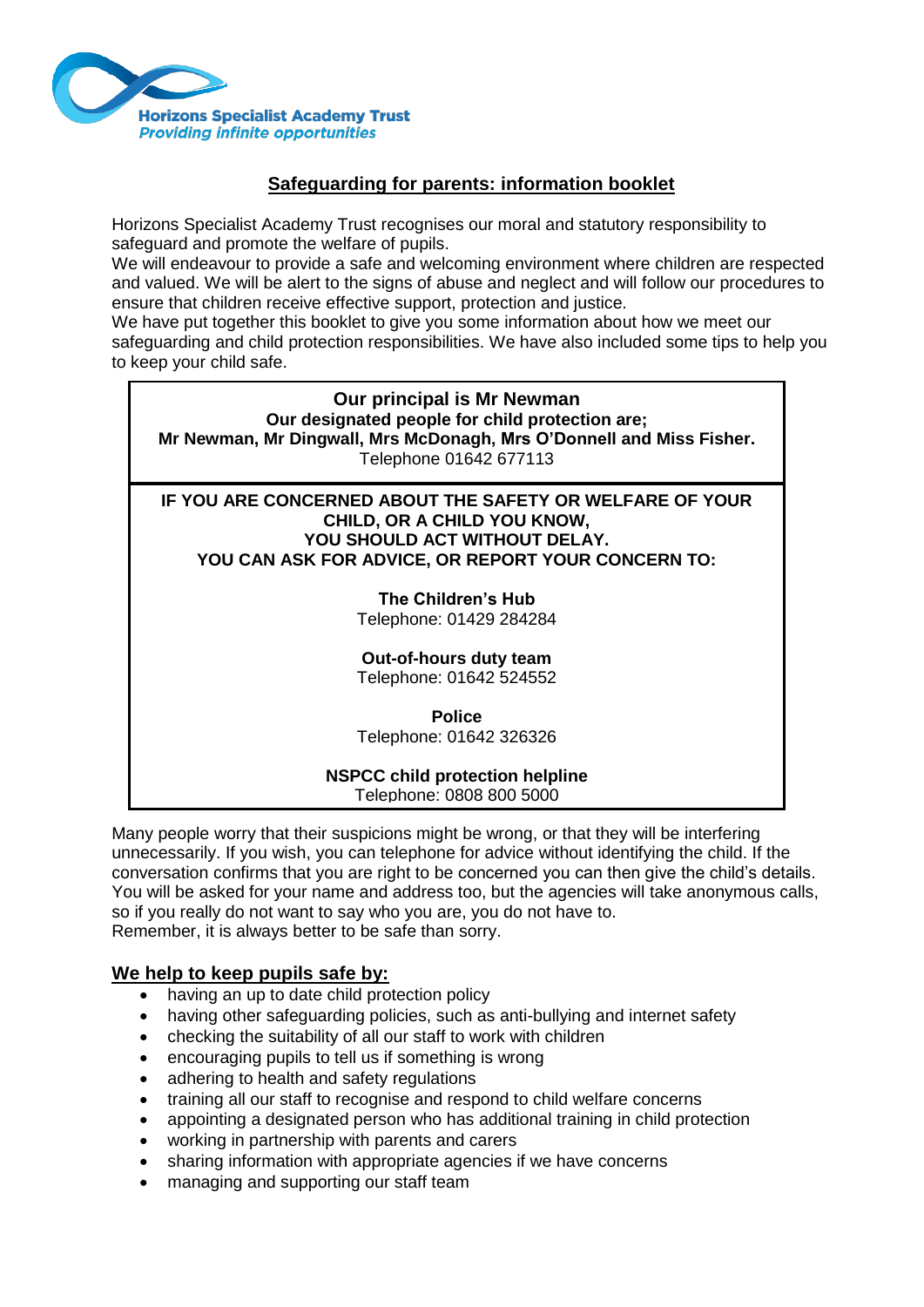# **Internet and mobile phone safety**

Mobile phones and computers are a part of everyday life for many children and young people. Used correctly, they are an exciting source of communication, fun and education but used incorrectly, or in the wrong hands they can be threatening and dangerous.

### **The risks include:**

- cyber-bullying, where hurtful texts or emails are sent to children
- children accidentally or deliberately accessing violent or sexually explicit websites, either on a computer or a mobile phone
- People talking to children by mobile phone or online and enticing them to engage in sexual conversations, photographs, video or actual meetings.

It probably is not practical to simply ban your child from using mobiles and computers as they may well try to find a way of using them, perhaps at a friend's house or in an internet café. They also need to learn how to manage the risks. Younger children will be much easier to supervise and you will decide if and when they should begin to use these technologies.

## **Here are some tips to help you to manage the risks.**

- Try to put the computer in a family room where it will be easier for you to supervise your child's online activity.
- Ensure that your child knows they should never give their full name, address and contact details to people they chat to on the internet.
- Gently explain that some people they talk to on the internet may not be who they say they are and might say or do unpleasant or hurtful things.
- Investigate whether the 'parental controls' available from some internet service providers will be helpful.
- Consider installing software that can filter out inappropriate material.
- Talk to your child about their internet use. Ask them which sites they enjoy most, and why. Show you are interested, while understanding their need for some privacy.
- Impress on your child that they can talk to you if they are worried about something that has happened during their internet use.
- Make it very clear that your child must never arrange to meet someone they have chatted to online without your permission. Their new 'friend' might well be a local young person of similar age, but they might not.

## **You may be alerted to question your child's online activity if they are:**

- spending more and more time on the internet
- being secretive reluctant to talk about their internet activity, closing the screen page when you are close by.
- spending less time with the family, or giving up previous hobbies and interests
- losing interest in their schoolwork, regularly failing to complete homework
- starting to talk about 'new friends' that you have not met and who do not visit your home
- overly possessive of their mobile phone or computer perhaps overreacting if someone picks it up or asks to borrow it
- showing fear or discomfort when their phone rings, or quickly turning it off without answering
- undergoing a change in personality that you cannot attribute to any obvious cause.

Remember that none of these signs prove that your child is at risk in any way, but if you notice anything that

confuses or worries you try talking things over with them. They may well tell you to stop fussing. They may be

laid back. In any case, think about their demeanour and attitude as well as what they say. If you are still concerned contact one of the helping agencies listed in this booklet.

### **For further advice and information visit:**

If you would like further support and guidance to help keep your child safe online, please contact our **Parent Support Advisor (Angela Nottingham - 677113)**

Alternatively you can visit the following websites: Internet Watch Foundation: www.iwf.org.uk Child Exploitation and Online Protection Centre: www.ceop.gov.uk Stop It Now! www.stopitnow.org.uk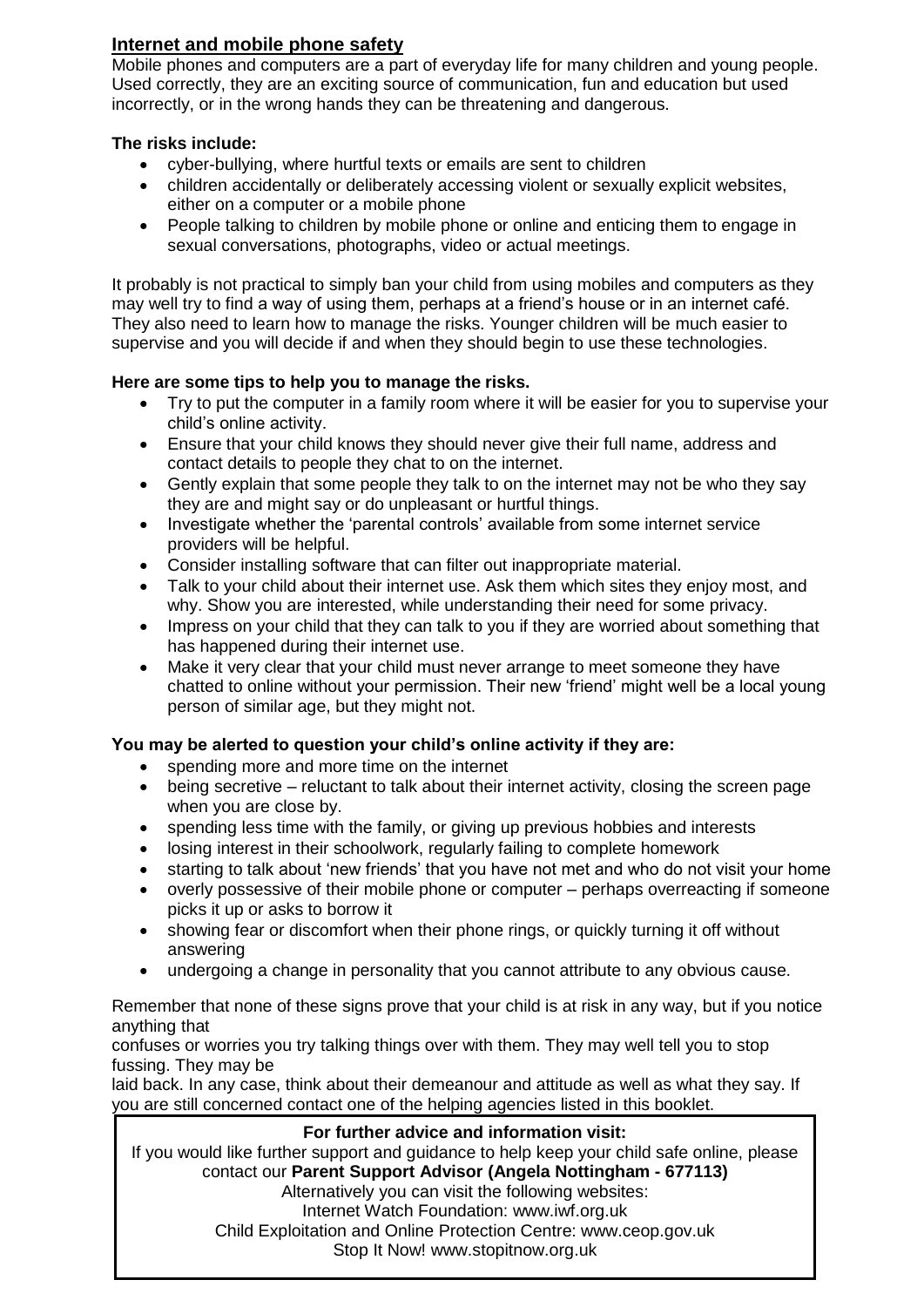# **Ten tips for keeping your temper**

Children and young people can be infuriating sometimes. They need to be taught the right way to behave and sometimes they test parents to the limit. The trouble is, if we lose our temper too often they may become frightened – or they may realise they have found just how to wind us up.

When you feel you are losing your temper or are ready to shout or lash out, try these tips to calm down. They may defuse the situation and give you time to consider how best to handle it.

- take some deep breaths
- count to 10
- close your eyes for a moment, to decide what to say
- depending on the age of your child, tell them calmly but firmly to go to their room
- also, depending on the age of your child, leave the room and get some fresh air
- turn on some music nothing too loud
- sit down
- hug a pillow!
- if another adult is present, hand over to them
- phone a friend

### **We're here to help.**

If you have concerns regarding how to manage your child's behavior or are worried about keeping your temper, please talk to us.

If you are reluctant to talk to your child's teacher, you can talk to our **Parent Support Advisor (Angela Nottingham - 677113) or the Trust's Safeguarding Lead (Carly Beecroft – 883030)**

# **Child abuse and what to look for**

No parent wants to think about the possibility of their child becoming a victim of abuse, and most children are never abused. Even so, it is important for parents to be aware of the possibility and to know that help is available if the unthinkable does happen.

Although there is always a lot of media focus on 'stranger danger', the abduction of children is rare and the threat from strangers is quite small. You should still ensure that your child knows the rules about keeping safe when they are out alone.

Most children know their abusers. They may be family members or friends of family, someone who works with the child or someone who lives in the community.

There are four types of abuse: physical, emotional and sexual abuse, and neglect.

There are many signs, or indicators that a child might be suffering abuse. There may be injuries, but it is more likely that you will notice some change in your child's behaviour. If you notice anything that concerns you, talk to your child to see if you can find out what is happening. Remember that, if your child is being harmed, she or he may be too frightened to tell you. If your child becomes distressed or you are not happy with the explanations, you could talk to an adult you trust or call a helpline or children's social care services. Our designated person at school will also try to help.

Some signs to look for are:

- bruises or other injuries
- a change in behaviour from quiet to loud, or from happy-go-lucky to withdrawn
- pain or discomfort
- fear of a particular person, or a reluctance to be alone with them
- secrecy around a relationship with a particular person
- reluctance to discuss where they go, or who they are with
- sexual talk or knowledge beyond their years
- being watchful, or always on edge
- losing interest in their appearance, hobbies or family life
- alcohol or drug taking
- having money and refusing to say where it has come from
- wetting the bed
- becoming clingy

You will find more useful information in the school's child protection policy.

Contact details of people who may offer support are on the 'Sources of support' page of this booklet.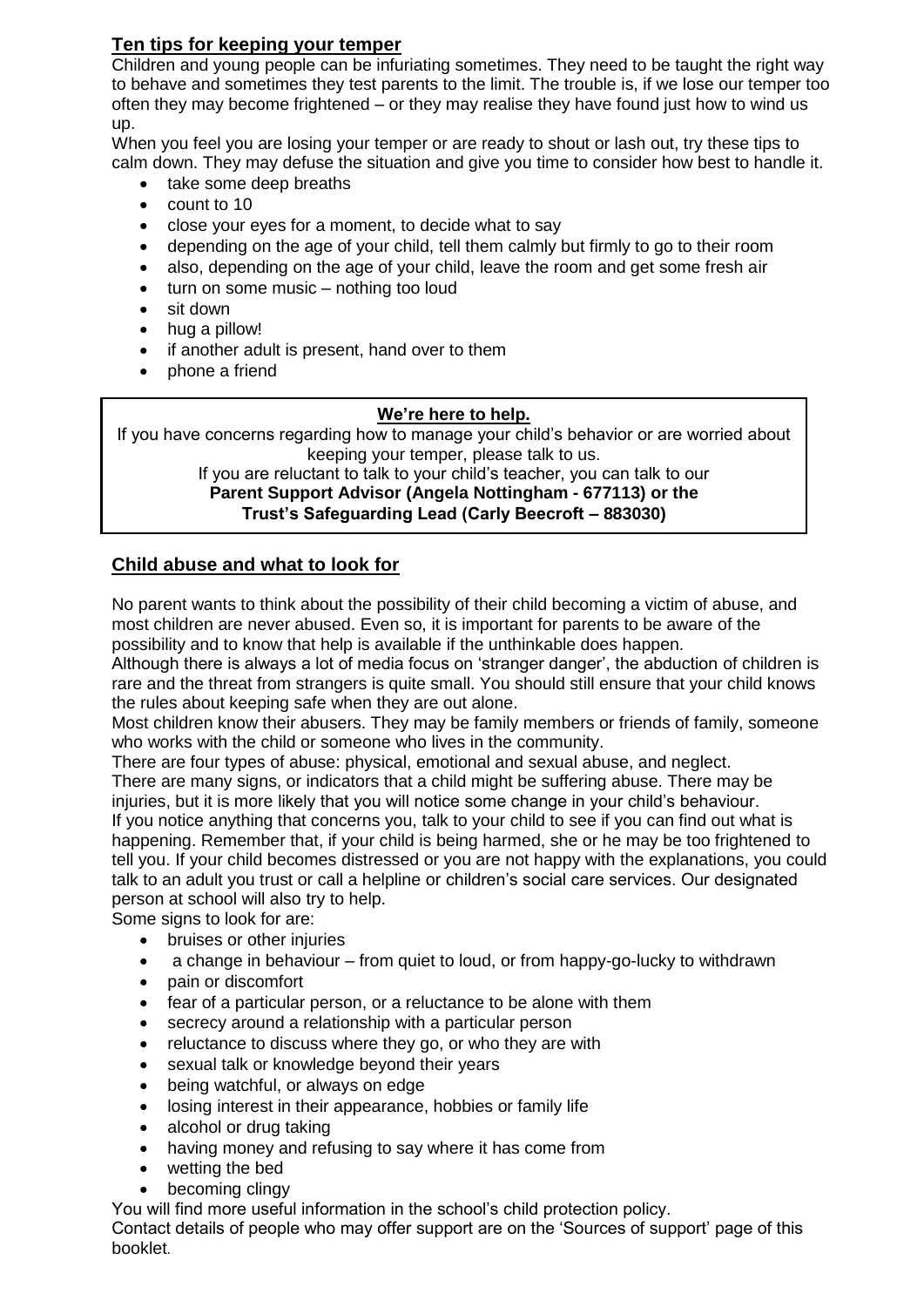#### **If your child is being bullied Bullying – A Definition**

Bullying is behaviour by an individual or a group, usually repeated over time, that intentionally hurts another individual either physically or emotionally.

Bullying includes: name calling, taunting, mocking, making offensive comments, kicking, hitting, taking belongings, inappropriate text messaging, emailing (including the use of social networking internet sites), sending or posting inappropriate images by phone or via the internet, producing offensive graffiti, gossiping, excluding people from groups and spreading hurtful and untruthful rumours.

Children may try to hide the fact they are being bullied because they are afraid or ashamed but you might notice some signs, for example your child might:

- change their behaviour
- come home with torn clothing
- 'lose' their dinner money, or ask for extra money
- try to avoid going to school
- complain regularly of headaches or stomach aches
- have unexplained cuts and bruises
- play truant.

We have an anti-bullying policy that help us to identify and deal with any case of bullying in school, but bullying does not only take place in school, it can also happen in the home or in the community.

Bullying can be serious and cause a lot of distress. If your child tells you that they are being bullied in school, ask for their permission for you to tell us. They may not have told us themselves because they are afraid that the

bully will find out and the bullying will get worse. Try to help them to understand that the bullying will not stop while it is kept secret. As soon as we know it is happening we will follow our anti-bullying procedures to try to stop it. It is also distressing to suspect that your child might be bullying other children. Our anti-bullying procedures include trying to support children who bully to change their behaviour, so please talk to us if you think your child needs some help. You will find some useful sources of information and support at the end of this booklet.

## **We're here to help.**

If you are worried that your child is being bullied or bullying others. Please tell us. **Talk to your child's teacher, or contact Our anti-bullying champion (Melissa Fisher) or Principal (Mr Newman - 677113)**

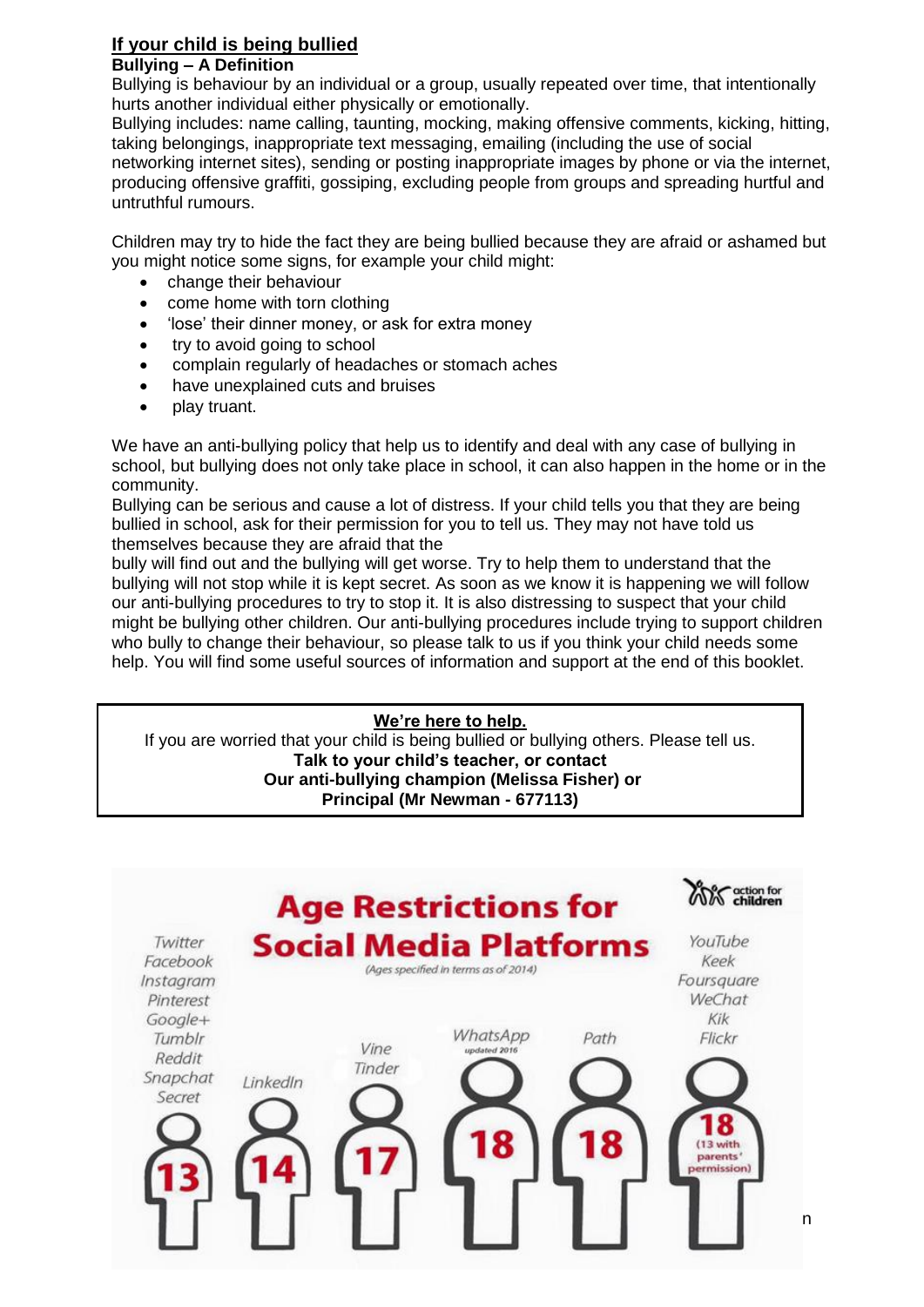This means we have a responsibility to protect children from extremist and violent views in the same way we protect them from drugs or gang violence.

Importantly, we can provide a safe place for pupils to discuss these issues so they better understand how to protect themselves.

### **What does this mean in practice?**

Many of the things we already do in school to help children become positive, happy members of society also contribute to the Prevent strategy.

These include:

¨ Exploring other cultures and religions and promoting diversity

- ¨ Challenging prejudices and racist comments
- ¨ Developing critical thinking skills and a strong, positive self-identity

¨ Promoting the spiritual, moral, social and cultural development of pupils, as well as British values such as democracy

We will also protect children from the risk of radicalisation, for example by using filters on the internet to make sure they can't access extremist and terrorist material, or by vetting visitors who come into school to work with pupils.

Different schools will carry out the Prevent duty in different ways, depending on the age of the children and the needs of the community.

## **We're here to help**

If you would like any further information about the Prevent Duty and how we protect our children from Radicalisation. Please contact our Single Point of Contact (SPOC) **Single Point of Contact (Carly Beecroft - 883030)**

## **Operation Encompass**

Operation Encompass is a process by which Key Adults in our academies are informed that a child attending their premises may have been affected by domestic abuse. This will usually mean that a child has been in the household where an incident of domestic abuse has taken place, or has been exposed to domestic abuse. This initiative is in place in all local authority areas covered by Cleveland Police.

All HSAT academies are Operation Encompass Academy's and we fully support this partnership with Cleveland Police.

### **We're here to help**

If you would like any further information about Operation Encompass, our safeguarding and child protection procedures or would like to discuss any individual concerns. Please

contact our

#### **Principal (Mr Newman - 677113) or the Trust's Safeguarding Lead (Carly Beecroft - 883030)**

### **What we will do if we have a concern about your child**

If we are concerned that your child may be at risk of abuse or neglect we must follow the procedures in our child protection policy. You can look at the policy in school, on the website, or receive a copy to take home. Please just ask at reception.

The procedures have been written to protect all pupils. They comply with our statutory responsibilities and are designed to support pupils, families and staff. The procedures are based on the principle that the welfare of the child is the most important consideration. In almost all circumstances, we will talk to you about our concerns and we will also tell you if we feel we must refer our concerns to children's social care. We will ask your consent to make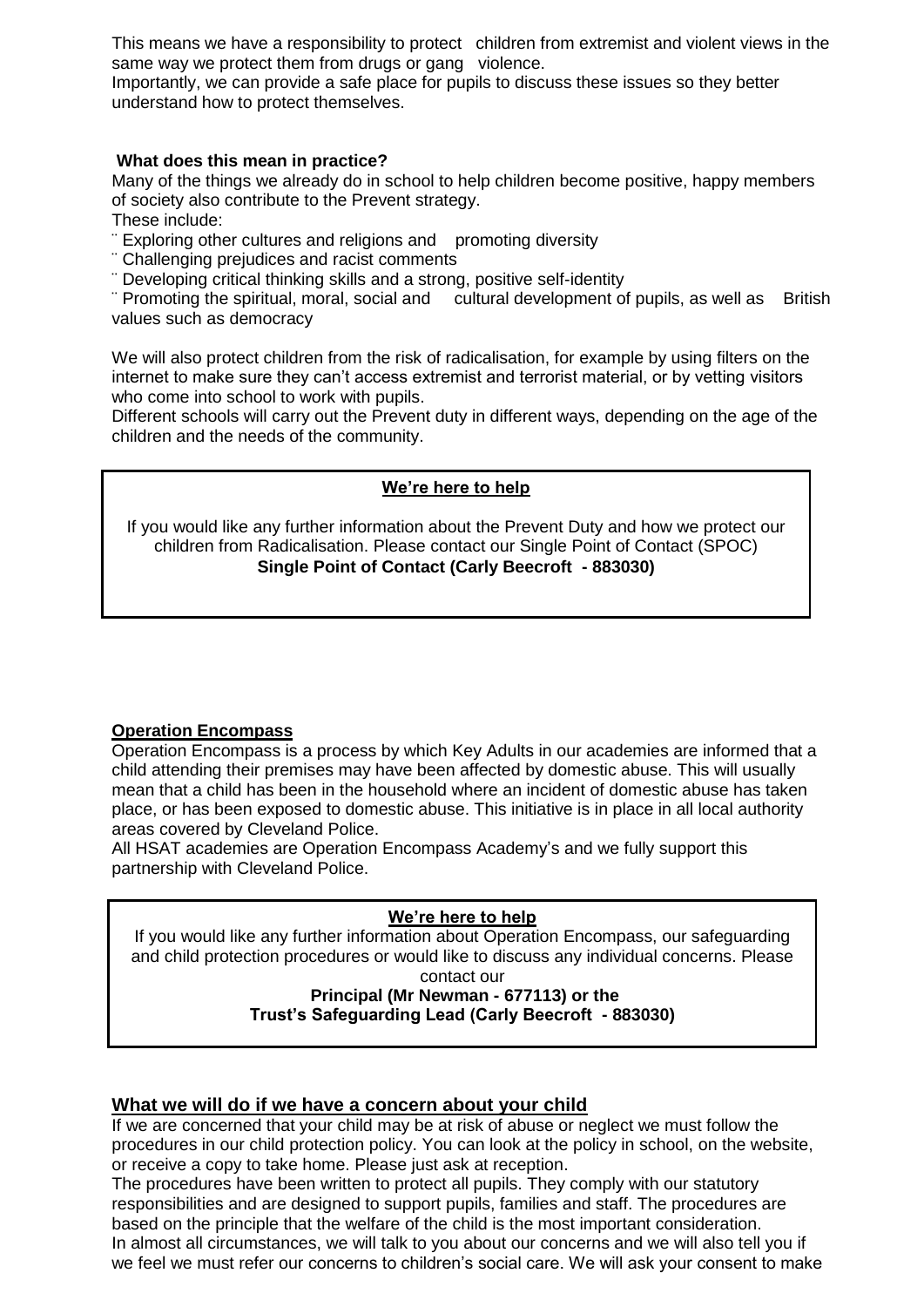a referral, but in some circumstances we may need to make the referral against your wishes. We will only do this if we genuinely believe that this is the best way to protect your child, and the fact that you did not consent to the referral will be recorded.

If we think that talking to you first might in some way increase the risk to your child, we will report our concerns to children's social care and take advice from them. We will normally tell you that a referral is being made and we will record the reasons why we decided to follow this course of action.

All child protection records are kept separate from your child's general school file. Records are stored in a locked cabinet or drawer, and if stored on computer they are password-protected. The only staff who have access to the records are those who need to know about the concerns in order to protect and support your child. You can ask to see what information is held on your child, and we will normally agree to this, but if we are unsure we will seek advice from the local authority designated officer or children's social care first.

Child protection is a very sensitive issue and it raises many questions and a range of strong emotions. We will do everything we can support our pupils and you can be assured that any action we take will be in the best interests of your child.

### **We're here to help**

If you would like any further information about our safeguarding and child protection procedures or would like to discuss any individual concerns. Please contact our **Principal (Mr Newman – 677113) or the Trust's Safeguarding Lead (Carly Beecroft - 883030)**

## **Complaints procedure**

There may be an occasion when you need to tell us that something has gone wrong. If you have a serious concern about the safety or welfare of your child or another pupil it may be dealt with under our child protection procedures. All other complaints, including those that may point to poor practice by a member of staff, will be dealt with firstly through the complaints procedure. A full copy of our complaints policy and procedure is available from reception or can be downloaded from our website. [\(www.horizonstrust.org.uk\)](http://www.horizonstrust.org.uk/)

# **Sources of support and information**

### **Child protection – national**

NSPCC helpline: 0808 800 5000 Childline: 0800 1111 Child Law Advice Line: 08088 020 008

#### **Bullying – national**

NSPCC helpline: 0808 800 5000 Childline: 0800 1111 Kidscape: 08451 205 204 www.kidscape.org.uk

#### **Mental health – national**

Young Minds: 0808 802 5544 www.youngminds.org.uk Mental Health Foundation: 020 7803 1100 www.mentalhealth.org.uk Mind: 0845 766 0163 www.mind.org.uk CAMHS (Teesside): 03000 132000

### **Parents' support – national**

ParentlinePlus: 0808 800 2222 www.parentlineplus.org.uk

#### **Sexual harm and sexually harmful behaviour – national**

Stop It Now! 0808 1000 900 www.stopitnow.org.uk The AIM Project (for children with sexual